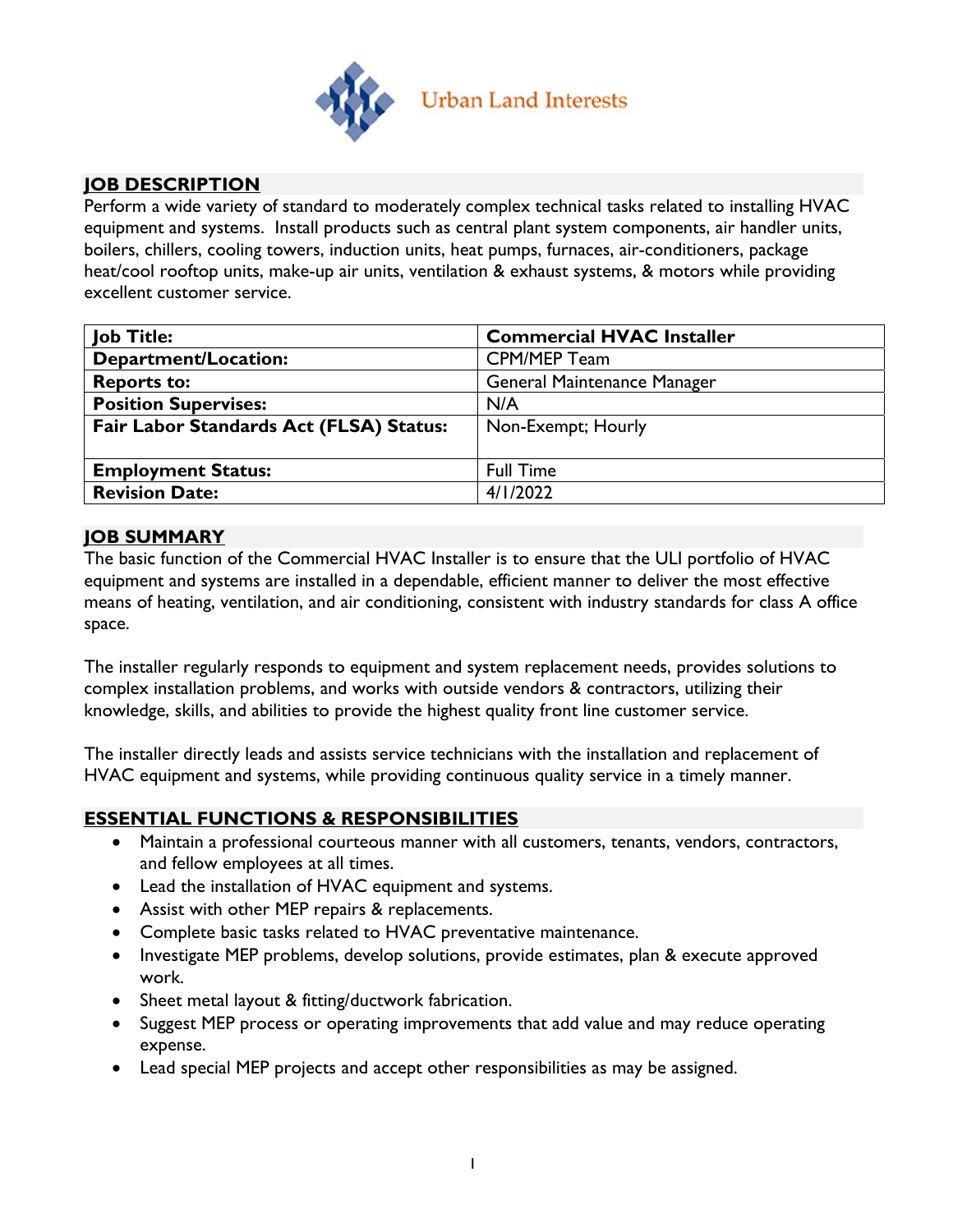

- Follow department and company policies, in addition to those outlined in the ULI Employee Handbook.
- Proper timely completion of work orders, payroll timesheet entries, mileage & credit card reimbursements, & payscan reviews.
- Maintain organized and effective work spaces, tool cart, & parts inventory.
- Carry and effectively utilize a cellular smart phone to communicate & perform daily work, and on call rotation requirements.
- Assure adherence to all company, city, state, and federal safety standard guidelines.
- Perform other related duties as required.

## **NONESSENTIAL FUNCTIONS & RESPONSIBILITIES**

- Participate in any MEP, General Maintenance, or other general work as deemed necessary.
- Perform other related duties as required.

# **JOB KNOWLEDGE, SKILLS & ABILITIES**

- Knowledge of HVAC equipment and systems installation procedures
- Knowledge of sheet metal layout & fitting/ductwork fabrication
- Knowledge of computer software i.e. Microsoft Outlook
- Excellent customer service skills
- Excellent analytical skills and attention to detail
- Excellent computer skills for email and payroll
- Excellent record keeping skills
- Excellent organizational skills
- Excellent prioritization skills
- Ability to operate electronic devices i.e. computers, laptops, & smartphones
- Ability to operate standard office equipment
- Ability to maintain a consistent, punctual, and regular attendance
- Ability to work as an effective, engaged member of a team
- Ability to work independently in a timely manner
- Ability to read and interpret blueprints, plans, and manuals
- Ability to take direction & guidance
- Ability to climb ladders, work in confined spaces, high places & inclement weather
- Ability to lift 75lbs safely on a frequent basis
- Ability to adapt to changing work priorities; meet deadlines & schedules
- Ability to work effectively & efficiently with frequent interruption
- Ability to work under pressure while maintaining composure during emergent situations
- Ability to establish and maintain effective & harmonious working relationships with customers, tenants, vendors, contractors, and fellow employees at all times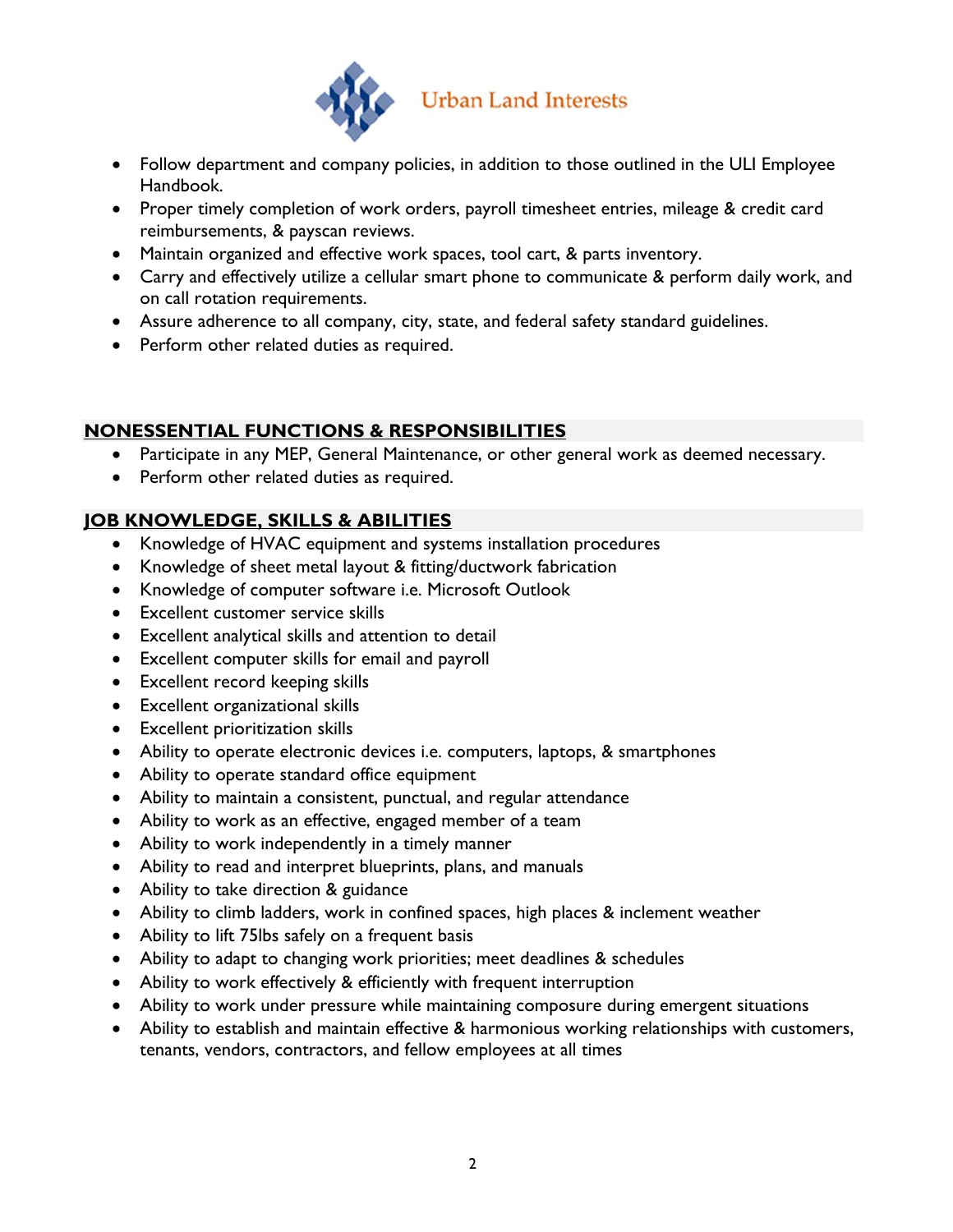

## **EDUCATION/CERTIFICATION/LICENSURE**

- Must have a valid High School Diploma or GED
- Must possess & maintain a valid driver's license & clean driving record
- Must possess & maintain a valid social security number
- Must pass a pre-employment background check as required
- Must pass company drug test(s) as required

#### **EXPERIENCE**

- Minimum 10 years of experience in HVAC equipment & systems installation; commercial
- Minimum 5 years of experience as HVAC foreman
- Sheet Metal layout & fitting/ductwork fabrication
- Provide 3 professional references

## **WORK LOCATIONS & CONDITIONS**

- Class A Office Space; Occupied & Unoccupied
- Mechanical Machinery & Equipment Areas; Interior & Exterior
- Construction Sites
- Other locations & conditions as required

| . 9.0AE REQUIRE: IER 1 9 |                               |                              |                            |                               |  |  |  |
|--------------------------|-------------------------------|------------------------------|----------------------------|-------------------------------|--|--|--|
|                          | <b>NOT</b><br><b>REQUIRED</b> | <b>OCCASIONALLY</b><br>(33%) | <b>FREQUENTLY</b><br>(66%) | <b>CONTINUOUSLY</b><br>(100%) |  |  |  |
| <b>Standing</b>          |                               |                              | X                          |                               |  |  |  |
| <b>Walking</b>           |                               |                              | X                          |                               |  |  |  |
| <b>Sitting</b>           |                               | X                            |                            |                               |  |  |  |
| <b>Lifting</b>           |                               |                              | $\times$                   |                               |  |  |  |
| Carrying                 |                               |                              | X                          |                               |  |  |  |
| <b>Pushing</b>           |                               |                              | X                          |                               |  |  |  |
| <b>Pulling</b>           |                               |                              | X                          |                               |  |  |  |

#### **PHYSICAL REQUIREMENTS**